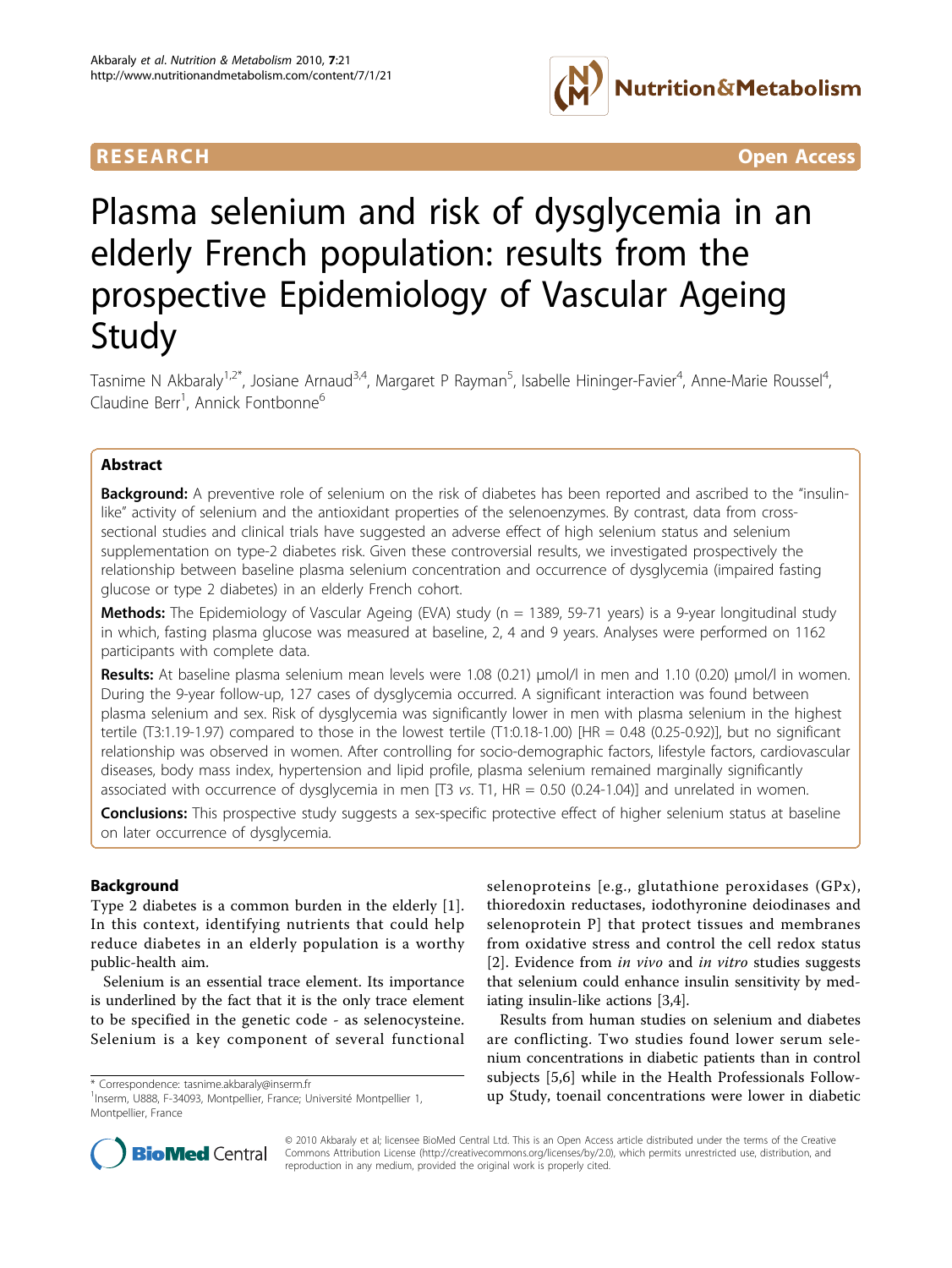men than in non-diabetic controls [[7\]](#page-5-0). By contrast, higher serum selenium concentration was associated with a higher prevalence of diabetes [\[8](#page-5-0)[,9](#page-6-0)], higher fasting plasma glucose and glycosylated hemoglobin levels [\[9](#page-6-0)] in the National Health and Nutrition Examination Survey [[8](#page-5-0)[,9\]](#page-6-0). Randomized trials again showed discordant findings: in the SUVIMAX trial, despite positive correlations between plasma selenium and plasma glucose both at baseline and at the end of the follow-up, no effect of supplementation with a mixture of antioxidants, including 100 μg/day selenium, on plasma glucose levels was found after 7.5 years of follow-up, was found [[10](#page-6-0)]. A recently-published analysis of Nutritional Prevention of Cancer Trial data showed that supplementation with 200 μg/d selenium as high-selenium yeast for 7.7 years increased the risk of self-reported type 2 diabetes [\[11\]](#page-6-0).

Given these controversial results, we investigated prospectively the relationship between baseline plasma selenium concentration and occurrence of diabetes or impaired fasting glucose in a cohort of healthy elderly French men and women followed up for 9 years.

# Methods

## **Subjects**

The EVA (Epidemiology of Vascular Ageing) study is a 9-year follow-up longitudinal study primarily aimed at studying cognitive impairment and vascular ageing [[12,13\]](#page-6-0). At baseline (EVA0, 1991-1993), 1389 volunteers (574 men and 815 women, mean age 65 yr) residing in the town of Nantes (Western France) were recruited. The subsequent follow-up waves with biochemical measurements were EVA2 (2-year follow-up,  $n = 1272$ ), EVA3 (4-year follow-up,  $n = 1188$ ) and EVA6 (9-year follow-up,  $n = 781$ ). The study protocol was approved by the Ethical Committee of the University Center Hospital of Kremlin-Bicêtre, France. Signed, informed consent was obtained from all participants at enrolment.

The present analyses relate to the 1162 participants who were normoglycemic [fasting blood glucose (FBG)  $\leq$  6.1 mmol/L] and not using anti-diabetic drugs at baseline, and for whom plasma selenium measurements were available. Characteristics of the 635 participants who completed the 9-year follow-up were compared to those of the 527 who did not, of whom 101 had died. The latter were more likely to be current or former smokers (43.4% *vs.* 37.5%,  $P = 0.04$ ), to have higher baseline diastolic blood pressure (79.5  $\pm$  1.0 *vs.* 78.2  $\pm$ 0.7 mm Hg,  $P = 0.03$ ; there were no other significant differences between the groups.

According to the WHO definition [\[14\]](#page-6-0), participants with FBG  $\geq$  7 mmol/L or who used anti-diabetic drugs were defined as diabetic; participants with FBG between 6.1 and 7 mmol/L were considered as having impaired fasting glucose (IFG). Dysglycemia was defined as the presence of IFG or diabetes.

# Methods

A baseline questionnaire recorded information on sex, age, education ( $\leq$  primary school/ $>$  primary school), smoking habits (current/ex-smoker/non-smoker), alcohol intake  $(\geq 20 \text{ ml}/\leq 20 \text{ ml}$  per day), use of lipid-lowering drugs, use of antihypertensive drugs and history of cardiovascular diseases (CVD) (myocardial infarction, angina pectoris and stroke). Height and weight were measured and body mass index (BMI) was calculated as weight (kg) divided by height squared  $(m^2)$ . Two independent measures of systolic and diastolic blood pressure were taken with a digital electronic tensiometer after a 10-minute rest, from which the means were calculated.

Blood samples were drawn between 8.30 am and 9.30 am after a 12-hour fast. Analytical procedures for the determination of glucose, LDL-cholesterol, HDL-cholesterol and triglycerides, thiobarbituric acid reactive substance concentrations (TBARs) and erythrocyte GPx activity (only measured at EVA2) have been described elsewhere [[13\]](#page-6-0). Plasma selenium was determined using electrothermal atomic absorption spectrometry (Perkin Elmer 5100 ZT, Norwalk, CT, USA) [\[15\]](#page-6-0).

# Statistical analysis

Plasma selenium was categorized by tertiles. Survival analyses by an actuarial method were used to assess the occurrence of dysglycemia according to tertile of plasma selenium at baseline  $[S(t)]$ . The association between plasma selenium tertile and onset of dysglycemia was determined by Cox proportional hazards regression models. The proportional hazards assumption was verified by adding a time-dependent variable to the model. Additionally to age, analyses were adjusted for education, smoking habits, alcohol intake, LDL-cholesterol, HDL-cholesterol, triglycerides, use of lipid-lowering drugs, systolic and diastolic blood pressure, use of antihypertensive drugs, history of CVD and BMI. All interactions between plasma selenium and other variables were tested. The presence of a significant interaction with sex  $(p < 0.001)$  led us to carry out analyses separately in men and women.

To explore whether relationships with plasma selenium might be related to a redox effect of selenoproteins, analyses were performed to assess the relationship between markers of antioxidant status i.e. TBARs and erythrocyte GPx activity and risk of dysglycemia. The level of statistical significance was set at  $p = 0.05$ , and marginally significance was defined by  $0.05$  p < 0.10. Statistical analyses were performed using SAS software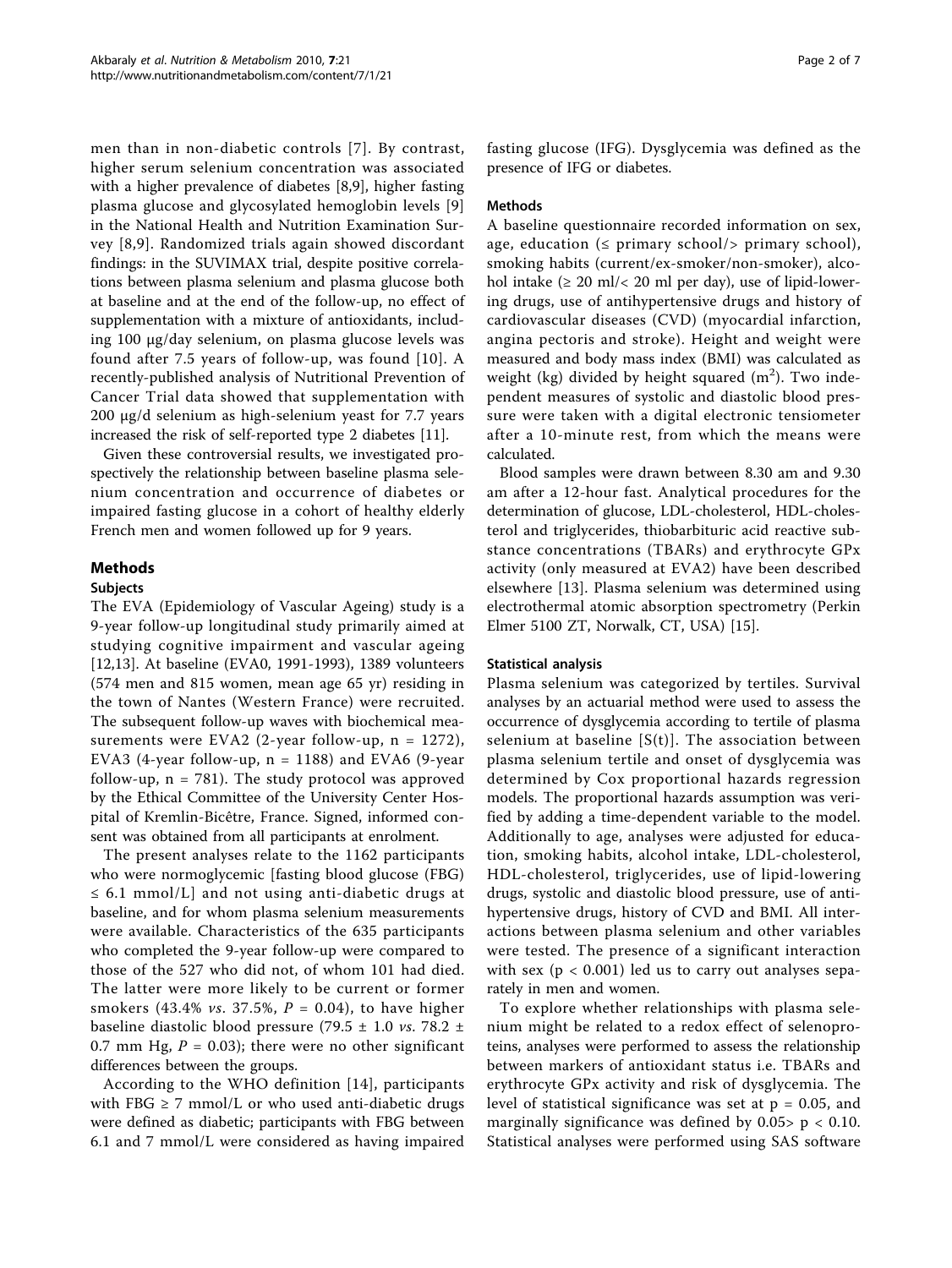version 9.1 (SAS Institute Inc., Cary, North Carolina, USA).

# Results

The median and range values for each tertile of plasma selenium were 0.90  $\mu$ mol/L (0.18-1.00) for T1 (<33<sup>rd</sup>), 1.09  $\mu$ mol/L (1.01-1.18) for T2 ( $\geq 33^{rd}$  <66<sup>th</sup>), 1.32 μmol/L (1.19-1.97) for T3 ( $\geq 66$ <sup>th</sup>). Plasma selenium concentrations did not differ significantly between men and women. Factors associated with plasma selenium are shown separately for men and women in Additional file 1. No significant association was found between selenium tertile and age, education, alcohol intake, LDL cholesterol, triglyceride, use of hypertensive drugs, blood pressure and BMI in either gender. While in women, smoking habit was not associated with selenium status, unexpectedly, men who were current or former smokers were more likely to be in the top tertile of selenium. Regarding blood lipids, HDL-cholesterol increased significantly across selenium tertiles in women but not in men. While LDL-cholesterol and triglyceride were not associated with Se, users of lipid-lowering drugs were more likely to have high levels of selenium both in men and women.

During the 9-year follow-up, 127 new cases of dysglycemia occurred of which 15.8% were in men and 7.8% in women ( $p < 0.0001$ ), including 29 cases of type 2 diabetes. Among them, 64 cases (including 9 of diabetes) occurred during the first two years of follow-up, 40 (including 10 of diabetes) occurred between EVA2 and EVA3, and 23 (including 10 of diabetes) occurred between EVA3 and EVA6.

Occurrence of dysglycemia according to baseline tertile of plasma selenium showed that in men, the lower the tertile (T), the greater the occurrence of dysglycemia (Figure [1a\)](#page-3-0) (results from the log rank test: T1 vs. T3:  $p = 0.05$ , T1 vs. T2:  $p = 0.65$ , T2 vs. T3:  $p = 0.13$ ), whereas in women, the occurrence of dysglycemia was comparable in all three tertiles (Figure [1b\)](#page-3-0). Analyses of the relationship of plasma selenium tertile and other population characteristics to the onset of dysglycemia were carried out separately for men and women. Results of unadjusted Cox models (Additional file 2) confirmed that risk of dysglycemia was significantly lower in men with plasma selenium in T3 compared to those with plasma selenium in T1 [T3  $vs.$  T1, hazard ratio (HR) = 0.48 (95% confidence interval: 0.25-0.92)] but this was not the case in women [T3 *vs.* T1, HR =  $0.89$  (0.46-1.72)]. These associations were not much attenuated after adjustment for socio-demographic factors (age, education), smoking, alcohol consumption, health parameters (BMI, diastolic and systolic blood pressure, use of hypertensive drugs, LDL-cholesterol, HDL-cholesterol, triglycerides, CVD history, use of lipid-lowering

drugs), with a marginally significant association remaining in men [T3 *vs.* T1, HR =  $0.50$  (0.24-1.04)] but not in women [T3 vs. T1, HR = 1.13 (0.55-2.32)].

In supplementary analyses, we assessed the relationship between markers of antioxidant status - TBARs and GPx activity - and the risk of dysglycemia in participants for whom these markers were available ( $n = 846$ ). After adjustment for potential confounders, we showed that none of the oxidative stress markers was significantly associated with the risk of developing dysglycemia in either sex over the 9-year period [for erythrocyte GPx activity (by 1UI/I),  $HR = 0.99$  (0.96; 1.02),  $p = 0.57$  in men and HR =  $1.02$  (0.99; 1.05), p = 0.19 in women and for TBARs (by 1  $\mu$ mol/L), HR = 1.79 (0.78-4.07) p = 0.17 in men and 1.18 (0.53-2.62),  $p = 0.69$  in women].

# **Discussion**

Our results showed that for French elderly males, having plasma selenium concentrations in the top tertile of the population distribution (1.19-1.97 μmol/L) was significantly associated with a lower risk of developing dysglycemia over the following nine years. This association remained marginally statistically significant after taking into account socio-demographic and lifestyle factors, CVD history, BMI, blood pressure, HDL-cholesterol, LDL-cholesterol and triglycerides. Plasma selenium was not associated with risk of dysglycemia in women, where only high systolic blood pressure, high BMI, alcohol intake, use of lipid-lowering drugs and low HDLcholesterol were related to the incidence of dysglycemia.

Epidemiological studies that have investigated specifically the association between selenium and diabetes are scarce. Two case-control studies conducted in Europe on a limited number of subjects showed significantly lower selenium concentrations in adult patients with type 2 diabetes compared to controls [[5,6\]](#page-5-0). Similar findings from a cross-sectional analysis of the Health Professionals Follow-up Study showed lower toenail selenium concentrations among men with diabetes (with or without CVD) than among healthy control participants [[7\]](#page-5-0). However, such studies do not allow us to determine whether low selenium was a cause or a consequence of the disease process. Indeed, in inflammatory conditions, decreased selenoprotein expression especially of the plasma protein, selenoprotein P - is known to occur and can account for the lower plasma selenium concentration observed in such states [[16\]](#page-6-0). A large cross-sectional analysis within the US Third National Health and Nutrition Examination Survey  $(8,876$  adults,  $\geq 20$  years of age) showed that the highest quintile of serum selenium ( $\geq$  137.66 ng/ml = 1.74 μmol/L) had a significantly increased prevalence of diabetes compared to those in the lowest quintile  $\left(\frac{111.62 \text{ ng/ml}}{2} - 1.41 \text{ \mu}$  mol/L), though rather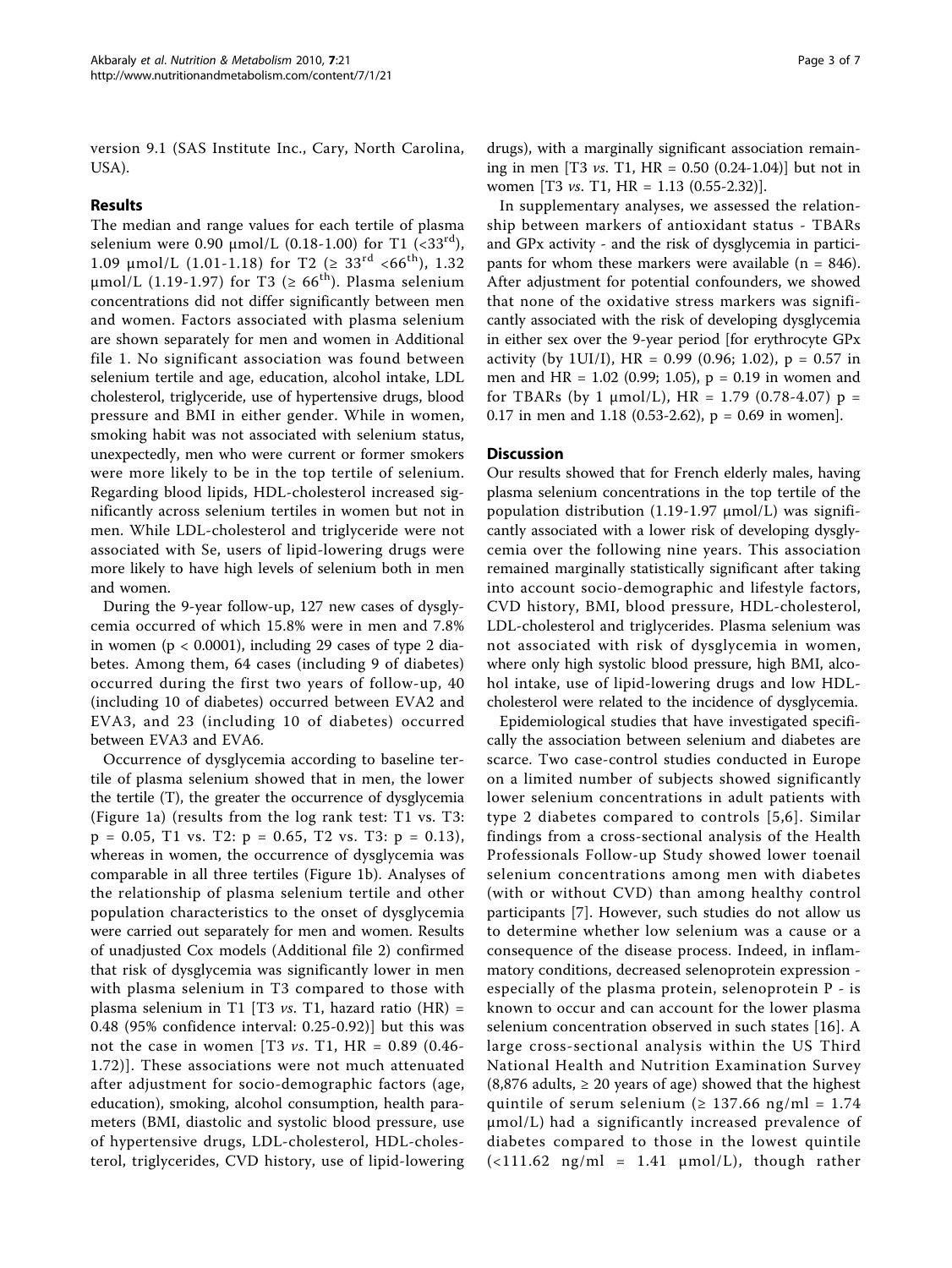<span id="page-3-0"></span>

surprisingly, there was no clear dose-response pattern in the three middle quintiles [[8](#page-5-0)]. The recent report from Laclaustra et al. confirms those findings i.e. an increased risk of type 2 diabetes associated with serum selenium concentration in the US middle-aged population (917 adults,  $\geq$  40 years of age) [\[9](#page-6-0)].

Randomized controlled trials have also shown conflicting results. In the SUVIMAX trial, no effect of combined supplementation with antioxidants, including selenium (100 μg/day as high-selenium yeast) was observed on fasting plasma glucose after 7.5 years of follow-up, despite a positive association between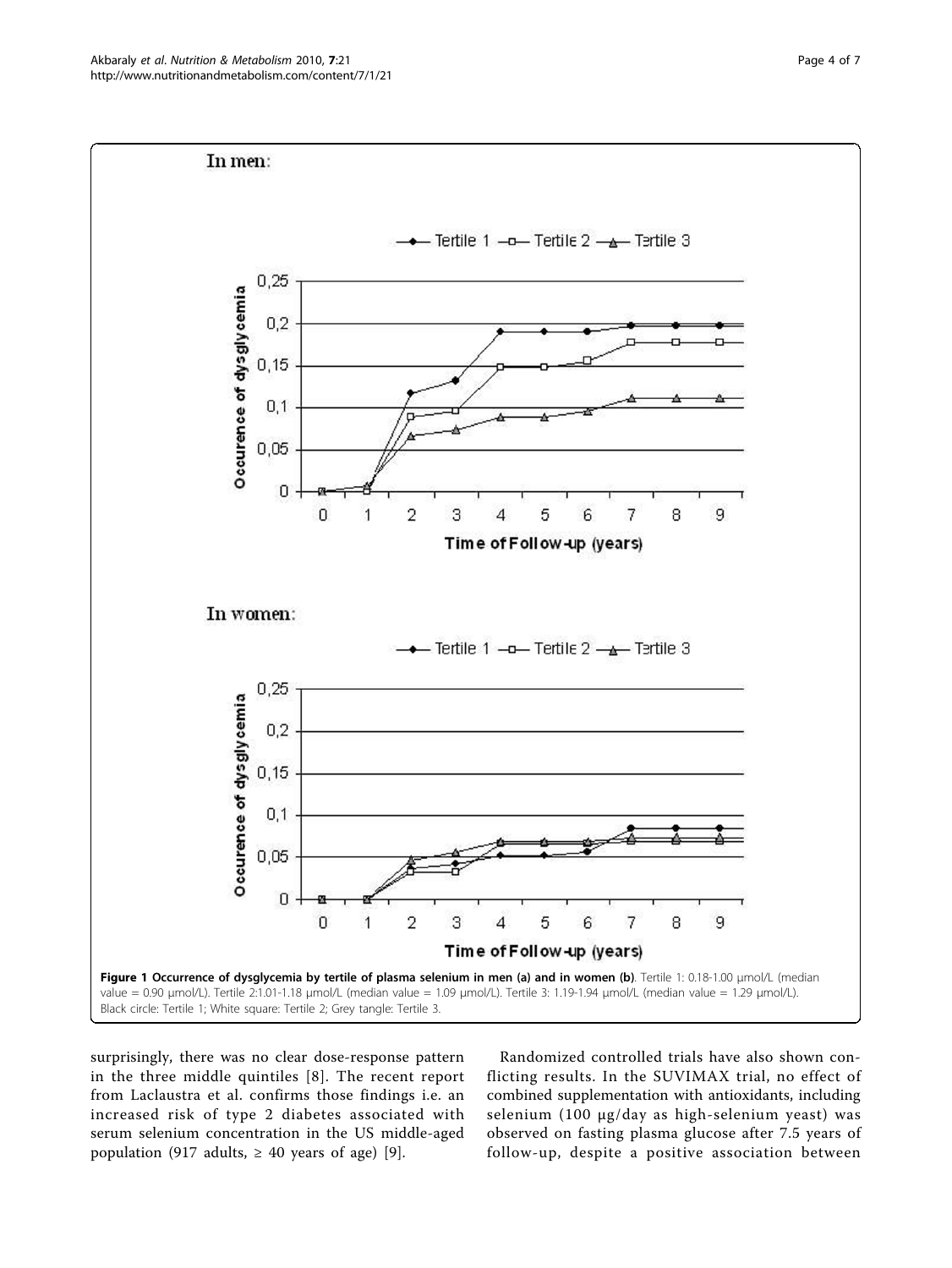glycemia and selenium concentration at baseline in the whole population [[10\]](#page-6-0). However, the SUVIMAX trial was a multi-antioxidant supplementation trial and it is impossible to isolate the effect of selenium from that of other antioxidants administered. More recently, the Selenium and Vitamin E Cancer Prevention Trial (SELECT) that recruited 35,533 men from the United States, Canada, and Puerto Rico with a median followup of 5.5 years, reported a small (though non-significant) increased risk of type 2 diabetes in those supplemented with selenium (200 μg/d from Lselenomethionine) rather than placebo  $[RR = 1.07]$  $(0.94-1.22)$ ,  $p = 0.16$  [[17\]](#page-6-0). The effect of long-term selenium supplementation as a single nutrient on the incidence of type 2 diabetes was also investigated by Stranges et al. [[11](#page-6-0)]. Their secondary analysis of the Nutritional Prevention of Cancer randomized trial showed a higher cumulative incidence of type 2 diabetes during 7.7 years of follow-up in participants receiving selenium (200 μg/day as high-selenium yeast) than in those receiving placebo. Interestingly, when results were examined by tertile of baseline plasma selenium, the increased risk was only observed in the top tertile (mean baseline plasma selenium >1.54 μmol/L). It should be noted that the median concentration of selenium in the highest tertile of our study was 1.32 μmol/L, equivalent to their lowest tertile ( $≤$ 1.33 μmol/L). It is of course well known that selenium intakes in France, and more generally in Europe, are considerably lower than in the United States [[18](#page-6-0),[19\]](#page-6-0). Thus, it is possible that the difference between our results and those of Stranges could be partly explained by a selenium-status effect. Another point for consideration is that in this secondary analysis of the Nutritional Prevention of Cancer trial, the diabetes cases were not identified through measurement of fasting blood glucose, but were based on self-report and medical records. To our knowledge, our study is the first prospective observational study to show that healthy elderly men with baseline plasma selenium between 1.19-1.97 μmol/L had a significantly lower risk of developing dysglycemia over a 9-year follow-up period compared to those with plasma selenium concentration below 1.00 μmol/L. This suggests that optimal levels of selenium may reduce the risk of developing hyperglycemia or type 2 diabetes in men.

The mechanism by which selenium may protect against dysglycemia in the present study is unclear but may involve the selenoenzymes, the activity of which would certainly not be optimal at the plasma selenium concentration range of the bottom tertile in our study  $(0.18-1.00 \mu \text{mol/L})$  [[2](#page-5-0)]. The fact that markers of antioxidant status available in our study - TBARs and erythrocyte GPx activity - were not associated with the risk of dysglycemia may suggest that functions of selenoproteins other than those of antioxidants are more important in this context.

Selenium is known to be a trace mineral with a narrow range of optimal intake and considerable inter-individual variability in terms of metabolic sensitivity [[20,21](#page-6-0)] which is at least partly due to the existence of polymorphisms in selenoproteins [[22\]](#page-6-0). Several plausible mechanisms underlie both the potential beneficial and adverse effects of selenium on diabetes [\[23](#page-6-0)]. One of the hypotheses attributes the anti-diabetic mechanism of selenium species to their insulin-like properties. This beneficial effect has been observed with selenate and to a lesser extent with selenite and selenomethionine [[3](#page-5-0)]. Experiments on rat tissues suggest that selenate treatment induces increased phosphorylation of the insulinreceptor beta subunit and of other downstream proteins of the insulin-signaling pathway [\[3](#page-5-0)]. The anti-diabetic properties of selenium species would lead to inhibition of the insulin signal, antagonizing protein tyrosine phosphatase 1 B (PTP1B). This protein, in normal physiological conditions, is involved in the termination of insulin signalling and exerts a lipogenic effect. However these potential mechanisms suggested by animal studies were observed with high doses of selenate which are toxic in humans. Other experimental studies have investigated the potential pro-diabetic mechanisms of selenium [[24-27](#page-6-0)]. Development of insulin resistance has been described in mice over-expressing GPx1 [[24](#page-6-0)]. Furthermore, it has been suggested that long-term selenium supplementation at high doses may increase the risk of obesity and diabetes by maintaining excessive GPx1 activity that may alter the physiological inhibition mechanism of PTP1B resulting in permanent inhibition of insulin signalling and activation of the lipogenic pathway [[24](#page-6-0)-[26\]](#page-6-0).

The reason we observed a protective effect of selenium in men but not in women is not clear. Differences in risk factors in men and women have been reported for a number of diseases including type 2 diabetes [[28,29\]](#page-6-0). Our results clearly show that men are more at risk of diabetes than women as shown by the higher percentage of men having known risk factors at baseline, i.e. smoking, drinking > 20 ml alcohol/day, higher BMI, blood pressure, FBG, plasma triglycerides and lower HDL-cholesterol. This sex effect might be attributed to the better overall antioxidant status of women: we have previously reported in the EVA study that women had higher erythrocyte vitamin E and total carotenoid concentrations than men [[30\]](#page-6-0). Finally, a considerable number of studies have provided evidence that males and females handle selenium differently [\[31\]](#page-6-0). Studies have shown that men and women respond differently to dietary selenium with respect to selenoprotein P and GPx4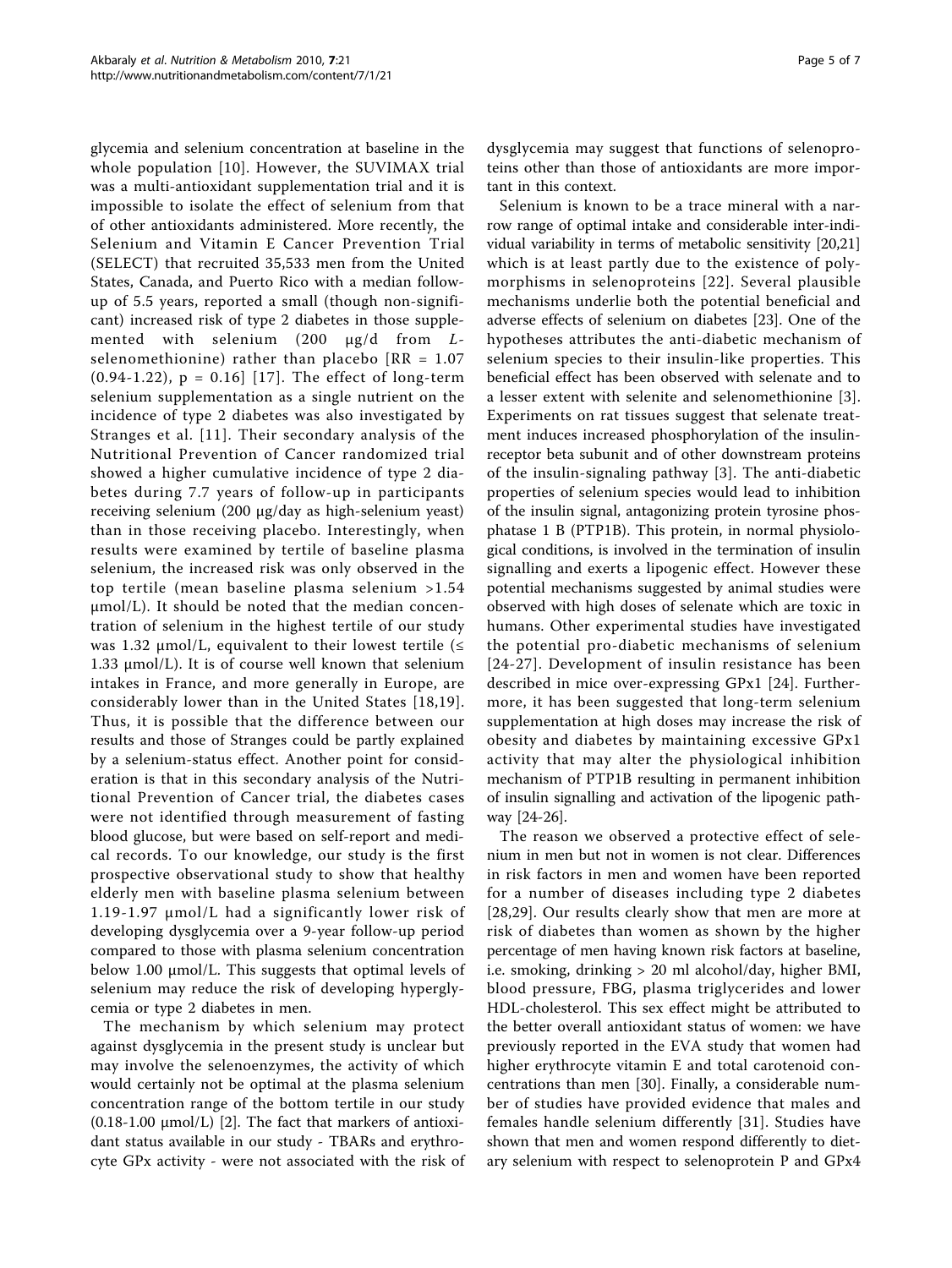<span id="page-5-0"></span>[[32,33](#page-6-0)]. Evidence of sex-specific differences also comes from animal experiments: sexually dimorphic expression patterns of a number of selenoproteins - GPx1, type I deiodinase and selenoprotein P - have been found in liver and kidney of young and old mice [[34\]](#page-6-0). In the light of such sex-specific findings, it is perhaps not surprising that we saw an association between selenium tertile and subsequent risk of dysglycemia in men but not in women. However, given the fact that the US Third National Health and Nutrition Examination Survey also showed a sex specific association with diabetes, but in the other direction, i.e. with a deleterious effect of high selenium in men but not in women [8], other studies are clearly needed to understand the underlying mechanism of the sex specificity in the selenium-dysglycemia relationship.

Our study has limitations. The EVA study included volunteers with higher educational status and higher incomes than most elderly French. However this should not affect the relationship between plasma selenium and dysglycemia. More importantly, for reasons of statistical power (only 29 incident cases of diabetes), we included IFG in the dysglycemia definition. IFG indicates a risk for diabetes, but we cannot exclude the possibility that fasting glucose may have reverted to normal in some participants which would have resulted in an over-diagnosis of dysglycemia. However, this would have weakened rather than strengthened the true association between selenium and dysglycemia. Another limitation is that data on intake of selenium supplements were not available in our study; this means we cannot know whether subjects with low plasma selenium level at baseline might have taken selenium supplements after the baseline. However in the 1990s in France, as compared to the US or the UK, very few people took selenium supplements making it less probable that the relationship observed between blood selenium and onset of dysglycemia would be biased by not taking selenium supplementation into account. Finally, another limitation is the high rate of attrition in this cohort. Participants lost to follow-up had lower baseline selenium concentrations. This has probably resulted in an underestimation of the incidence of dysglycemia and consequently decreased the power of the study. Despite these limitations, we observed a significantly lower risk of dysglycemia in men in the highest selenium tertile compared to those in lower tertiles which remained borderline significant after adjusting for a large range of potential confounders."

# Conclusions

In conclusion, our findings added to those of others clearly underline the need for further studies. We need to identify the optimal range of selenium status and intake that will minimize potential adverse effects on glucose metabolism while optimizing type 2 diabetes prevention. This may allow us to target a population that might benefit from selenium supplementation.

### Acknowledgements

#### Source of financial support:

Tasnime Akbaraly was supported by a grant from the French Society of Nutrition.

The EVA study was carried out under an agreement between INSERM and the Merck, Sharp and Dohme-Chibret Laboratories (WestPoint, PA, USA) and was supported by EISAI Laboratory, France. The sponsors did not participate in the design or in the ABSTRACT (245 words)

#### Author details

<sup>1</sup> Inserm, U888, F-34093, Montpellier, France; Université Montpellier 1 Montpellier, France. <sup>2</sup>Department of Epidemiology and Public Health University College London, London, UK.<sup>3</sup> Grenoble University Hospital Department of Biochemistry, Toxicology and Pharmacology, Grenoble, France. <sup>4</sup>Inserm, U884, Grenoble, F-38000, France; University Grenoble, Grenoble, France. <sup>5</sup>Nutritional Sciences Division, Faculty of Health and Medical Sciences, University of Surrey, Guildford, UK. <sup>6</sup>IRD, UMR204 Montpellier, France.

#### Authors' contributions

CB designed the study; JA, AMR contributed to the data collection; TNA conducted the statistical analyses and co-wrote the initial and final drafts; TNA, JA, MPR, IHF, AMR, CB and AF co-wrote the final draft.

#### Authors' information

TNA: PhD, Research fellow at Inserm U888, Montpellier, France and Honorary Research position at the Department of Epidemiology and Public Health, University College London, London, UK;

JA: PhD, Senior Researcher at Inserm, U884 and the Department of Biochemistry, Toxicology and Pharmacology, Grenoble, France; MPR: D.Phil, R.P.H.Nutr, Professor at Nutritional Sciences Division, Faculty of Health and Medical Sciences, University of Surrey, Guildford, UK; IHF&AMR: PhD, Senior Researcher at Inserm, U884, and Grenoble University, Faculty of Biology, Medicine and Pharmacy, Grenoble, France; CB: MD PhD, Senior Researcher at Inserm U888, University Montpellier 1 and Gui de Chauliac hospital, Montpellier, France; AF: MD PhD, Senior Researcher at IRD UMR204, Montpellier, France.

#### Competing interests

The authors declare that they have no competing interests.

### Received: 31 July 2009 Accepted: 18 March 2010 Published: 18 March 2010

#### References

- Meneilly GS, Tessier D: [Diabetes in elderly adults.](http://www.ncbi.nlm.nih.gov/pubmed/11193234?dopt=Abstract) J Gerontol A Biol Sci Med Sci 2001, 56:M5-13.
- 2. Rayman MP: [The importance of selenium to human health.](http://www.ncbi.nlm.nih.gov/pubmed/10963212?dopt=Abstract) Lancet 2000, 356:233-241.
- 3. Mueller AS, Pallauf J: [Compendium of the antidiabetic effects of](http://www.ncbi.nlm.nih.gov/pubmed/16443359?dopt=Abstract) [supranutritional selenate doses. In vivo and in vitro investigations with](http://www.ncbi.nlm.nih.gov/pubmed/16443359?dopt=Abstract) [type II diabetic db/db mice.](http://www.ncbi.nlm.nih.gov/pubmed/16443359?dopt=Abstract) J Nutr Biochem 2006, 17:548-560.
- Stapleton SR: [Selenium: an insulin-mimetic.](http://www.ncbi.nlm.nih.gov/pubmed/11215514?dopt=Abstract) Cell Mol Life Sci 2000, 57:1874-1879.
- 5. Kljai K, Runje R: [Selenium and glycogen levels in diabetic patients.](http://www.ncbi.nlm.nih.gov/pubmed/11794514?dopt=Abstract) Biol Trace Elem Res 2001, 83:223-229.
- 6. Navarro-Alarcon M, Lopez GdlSH, Perez-Valero V, Lopez-Martinez C: [Serum](http://www.ncbi.nlm.nih.gov/pubmed/10343415?dopt=Abstract) [and urine selenium concentrations as indicators of body status in](http://www.ncbi.nlm.nih.gov/pubmed/10343415?dopt=Abstract) [patients with diabetes mellitus.](http://www.ncbi.nlm.nih.gov/pubmed/10343415?dopt=Abstract) Sci Total Environ 1999, 228:79-85.
- 7. Rajpathak S, Rimm E, Morris JS, Hu F: [Toenail selenium and cardiovascular](http://www.ncbi.nlm.nih.gov/pubmed/16093402?dopt=Abstract) [disease in men with diabetes.](http://www.ncbi.nlm.nih.gov/pubmed/16093402?dopt=Abstract) J Am Coll Nutr 2005, 24:250-256.
- 8. Bleys J, Navas-Acien A, Guallar E: [Serum selenium and diabetes in U.S.](http://www.ncbi.nlm.nih.gov/pubmed/17392543?dopt=Abstract) [adults.](http://www.ncbi.nlm.nih.gov/pubmed/17392543?dopt=Abstract) Diabetes Care 2007, 30:829-834.